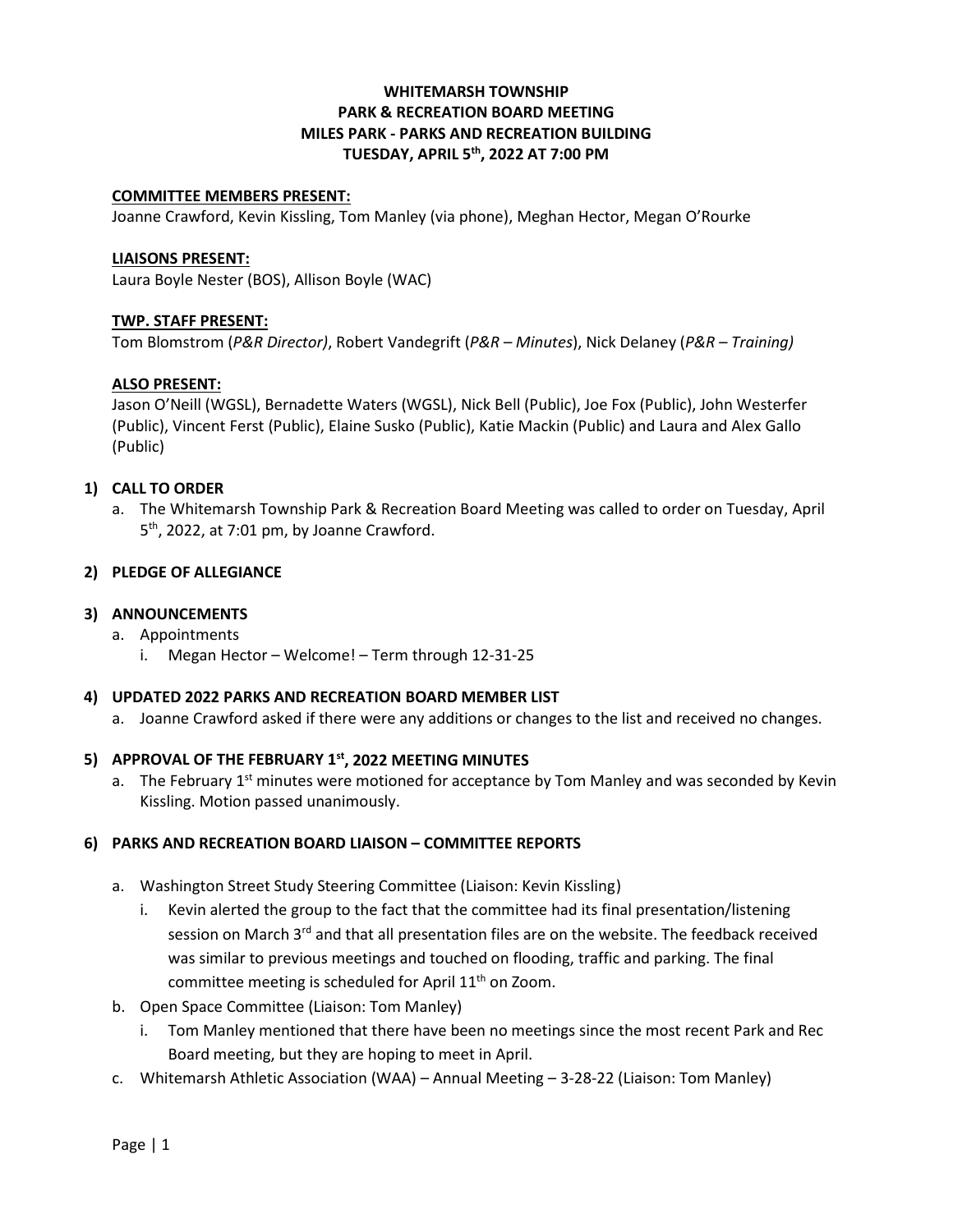- i. Tom Manley reported that the annual meeting was held on Zoom the week before this meeting and included a large portion of the local groups. The call had about two dozen participants who had the chance to listen to a nurse from University of Pennsylvania hospital give a presentation on concussions in youth.
- d.  $4<sup>th</sup>$  of July Parade Committee (Liaison: Meghan Hector)
	- i. Meghan reported that there had been a meeting on March  $24<sup>th</sup>$ . An overview of the previous parade occurred, the committee is off to a good start and there's another meeting scheduled next month.

# **7) WHITEMARSH ART CENTER REPORT**

- a. Welcome Allison Boyle New Director of Development
	- i. Allison thanked everyone for the warm welcome and provided a brief rundown on her background prior to joining the Art Center. She began in January following the absence of a director for a few months. Art runs in her family, as her mother worked for Woodmere Art Museum.
	- ii. Allison then reported that the Art Center is in good shape, especially considering the pandemic situation over the last couple of years. The staff is currently busy over at the Art Center as there are a number of programs currently running and they recently hosted a cancer support group at the Cedar Grove Barn, where they put together mosaics by breaking old dishes. They look forward to the upcoming events that they're taking part in, including Whitemarsh Township Day, Chestnut Hill Garden Festival, Plein Air competition, classes on Saturdays and the reemergence of their summer camp!

# **8) PARKS AND RECREATION DIRECTOR'S REPORT**

- a. Whitemarsh Township Parks & Recreation Director, Tom Blomstrom, presented the report, as submitted.
	- i. Tom is excited for the annual Lion's Club Egg Hunt at Miles Park.
	- ii. Also taking place on April  $9<sup>th</sup>$  is the Wells St. Spring Clean-up.
	- iii. The department has continued its outreach with email blasts including Staycation, Nature's Touch and Health Hub. Also did e-blasts for Black History Month.
	- iv. We're happy to welcome Nick Delaney, who has a degree from Temple and started with us on 3/21.
	- v. I'm happy to share that we received two state awards for excellence in parks for Magic Mcsnowflake and our Spotted Lanternfly program. Robert Vandegrift and Jon Walker went to the PRPS conference to accept the awards. It's always nice to receive one, and we're humbled to receive two.
	- vi. Thank you to the Union League for their donation of the tables and chairs that are in use tonight.
	- vii. Through the DHS license for the Cedar Grove Summer Camp, we were able to receive a grant from the Office of Childhood Development and Early Learning for \$155,840 for the camp to cover costs for this year and back to 2020. Kudos to Rob for his research and action on this grant.
	- viii. MLK Jr. Clothing Drive went well, as we collected over 6,000 pounds of clothing in 547 bags. Total amount earned from donation was \$906.58 which will be go towards Township Day and Colonial Neighborhood Council.
	- ix. Valenteenie's Day occurred on February  $14<sup>th</sup>$  and the McSnowflake's were reunited!
	- x. Spring Shredding Day ran on March  $5<sup>th</sup>$ , 2022 at the Miles Park Lower Lot from 8am Noon. We collected 32,700 lbs. or paper and over 300 cars came through. Residents were generous,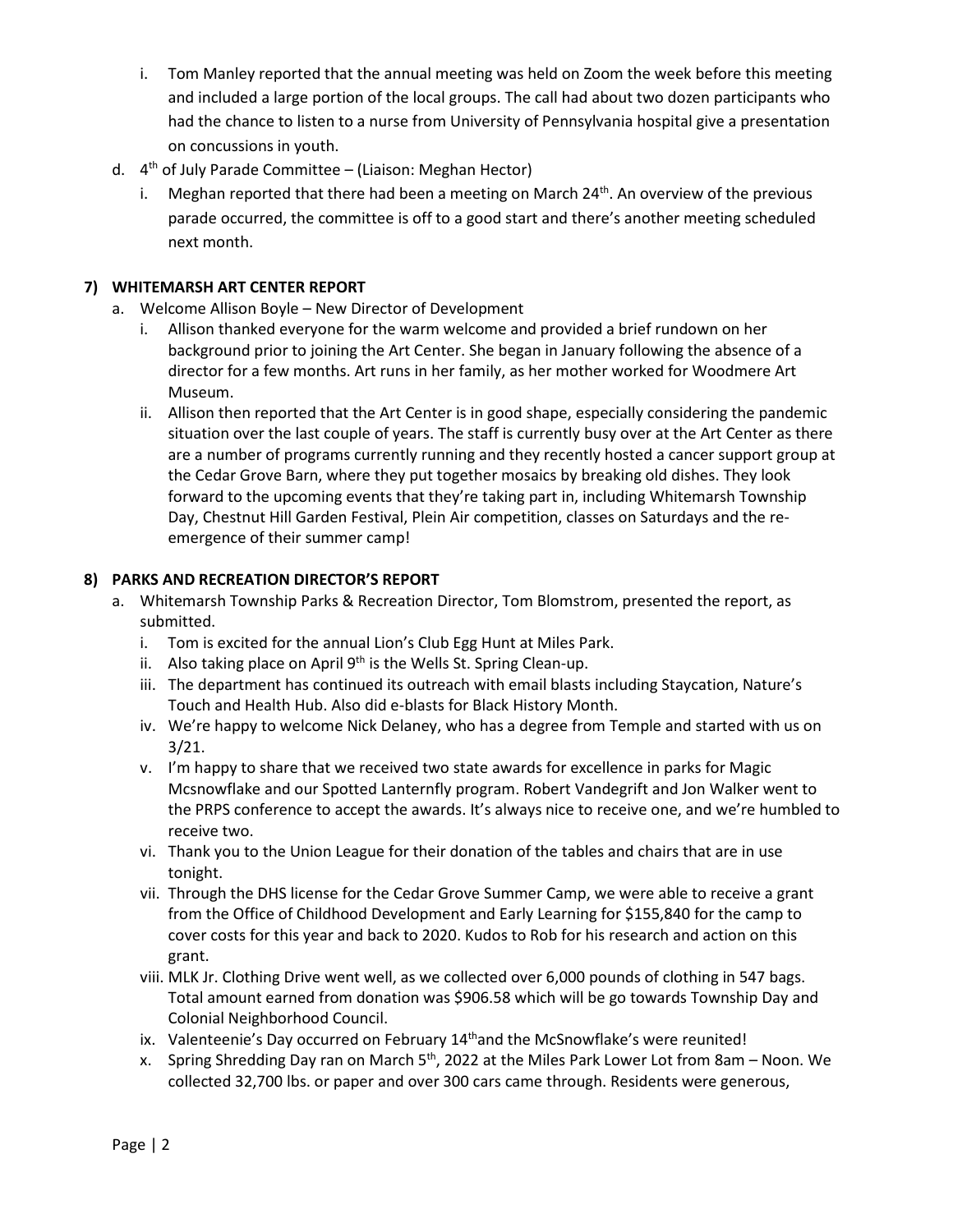donating \$3,982 day of donations, which was split between the department and the Whitemarsh Emergency Services.

- xi. Teenie Shamrocks Day ran on March 10<sup>th</sup> at the Cedar Grove Barn, with 20 children and parents coming out for the mini event.
- xii. The March Eat and Enjoy Social Series had 54 registrations to see the King Brothers perform for St. Patrick's Day. We're looking forward to the next Eat and Enjoy Social scheduled for May.
- xiii. Township Day is on 4/23 at Plymouth Whitemarsh High School's Victory Fields from 12pm to 5pm. We have 75 participating vendor groups. There's great entertainment booked, such as magician, juggler, clowns, stilt walker, Aqua String Band, and more. A slew of good rides including new ones in Big Baller, Reaction Wall and the Wild One Obstacle Course. Fun Fieldz is returning this year with the combine, Home Run Derby and Bubble Land. Wristbands are on sale starting tomorrow. \$20 beforehand and \$25 on the day of the event. We've had a great response with sponsorship this year.
- xiv. Concert at the courts is upcoming on May  $12<sup>th</sup>$ .
- xv. Mini Spring Fling is scheduled for May 24th with two morning sessions.
- xvi. The Miracle Nature Trail Feasibility study has closed and went to the Board of Supervisors and they approved the plan.
- xvii.Miles Park Phase II meeting this Thursday 4/7, which is the first big meeting for the second phase.
- xviii. At this point, Tom ended his presentation and allowed board members to ask questions.
	- (a) Kevin Kissling asked how the registration for summer camps have been going. Tom had Robert Vandegrift answer for Cedar Grove Summer camp and he stated that the camp has been filled since the start of 2022 and has a lengthy waitlist. Tom then answered that Miles Park Summer Camp is filling and has been doing better than it has in recent years.
	- (b) Kevin followed up his question with a question regarding if the camps will be doing trips this year. Tom Blomstrom answered that they will be and are looking forward to adding that special bit back to the camps.

No further questions from the Board. Kevin Kissling motioned to accept the Director's Report. Tom Manley seconds. The report was accepted unanimously.

# b. **NEW BUSINESS**

- i. Whitemarsh Girls Softball League Lights Presentation by Jason O'Neil
	- (a) Tom Blomstrom introduced Jason O'Neil, basic presentation points, and explained that discussions for this potential project began in February and March between Tom, Jason and Bernadette Waters. The recommendation given for the project was to follow the same process as the Whitemarsh Little League when they wanted to implement lights over at Miles Park. Tom ended by thanking the WGSL and the neighbors for their conduct thus far in the process.
	- (b) Jason O'Neil started off the presentation by introducing himself and Bernadette Waters.
	- (c) He then began the presentation by stating the current state of the WGSL as having renewed levels of interest over the last six to eight years and this has led to the registration of nearly 250 families that practice and play on four or more fields as they utilize all possible fields, both township, school and other.
	- (d) With the renewed interest, Jason is seeking to improve the experience for girls and their first step is lights. The WGSL is hoping to start with temporary lights at Cedar Grove Park as a test for their feasibility. The light towers would be used to extend time to play by about an hour each night in the April and May, as June would be light until they finished the games.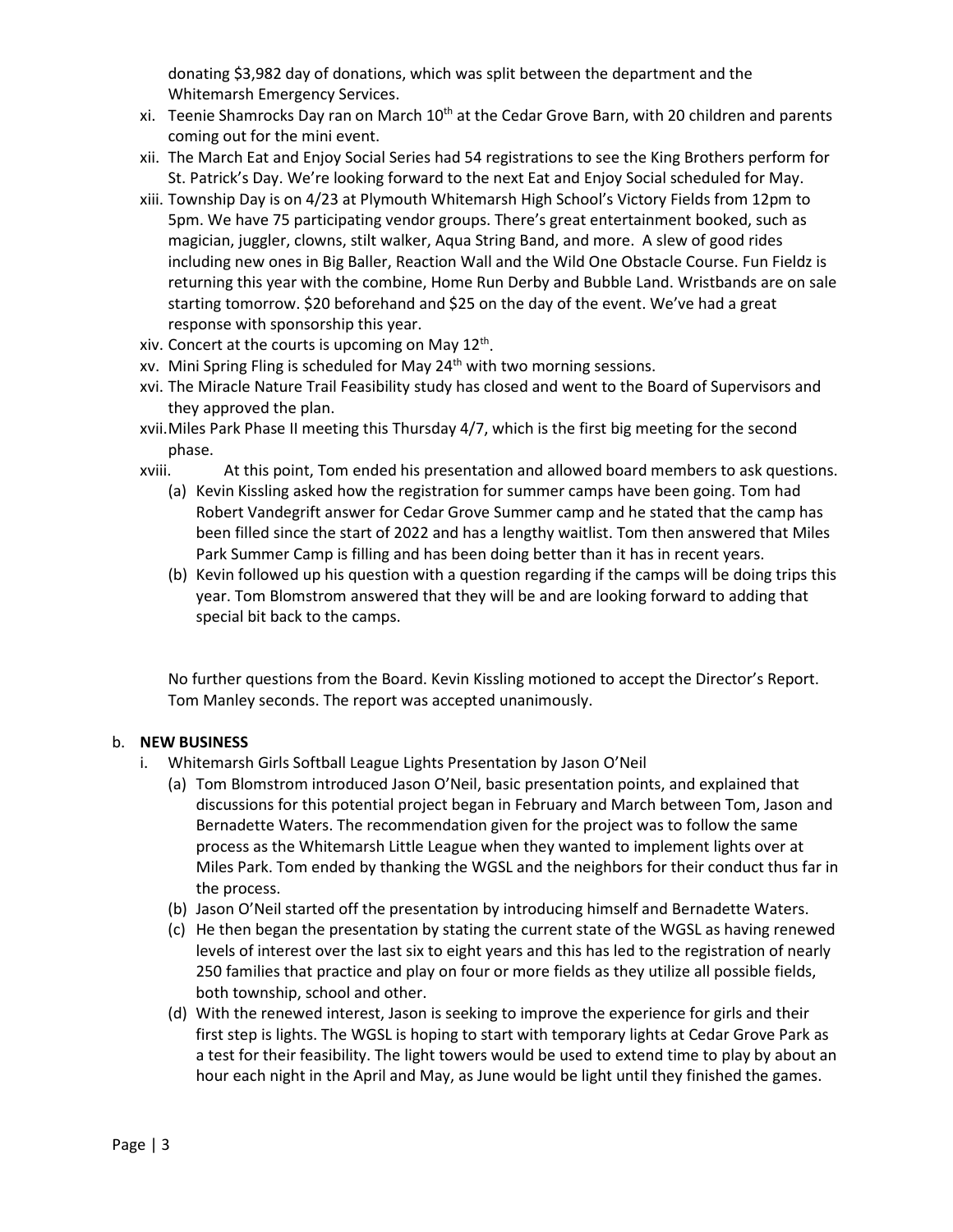The hope is to only use two towers for each field, but four if needed. The lights would be installed as soon as they are approved and removed immediately following the season.

- (e) Jason then revealed some of the research that they had come across while looking into the lights:
	- (i) Local companies were researched for this need and it was found that Musco has exorbitant prices.
	- (ii) Temporary light towers that are used for construction, at Plymouth, etc. have interior generators to power them.
	- (iii) The beams of light ravel 250 ft, but the primary illumination is gone by 150 ft.
	- (iv) Jason personally tested and measured the decibel levels generated by the running generators.
- (f) The WGSL proposal would be that games would be completed by 9:30pm and lights out by 10:00pm at the latest. As far as cost, the WGSL would pay in full.
- (g) Jason then elaborated on the main concerns of the neighbors and the reasons they aren't , which are as follows:
	- (i) Noise Typical generator noise. When 8 ft. away from the generator, the noise level is 75 decibels, which is the level of a vacuum cleaner. While there will be more noise than before, it shouldn't be at a disturbing level.
	- (ii) Height of the Towers When in use, the towers will be a max of 25 ft tall, but will likely be shorter. When not in use, they will be 8 ft tall.
	- (iii) Glare Chief Ward joined their Zoom and stated that nothing pointing on the road would be approved. As such, the WGSL would aim the lights away from houses and the lights would only be on the field.
	- (iv) Cedar Grove Park and Miles Park Differences Neighbors don't want Cedar Grove to become like Miles Park and neither does WGSL.
	- (v) Parking Issues This is always a discussion for games at Cedar Grove Park.
- (h) Jason wrapped up by stating the proposal would be for six days a week, but that WGSL would be open to less than that.
- ii. At this time the board members were given the opportunity to ask questions:
	- (a) Kevin Kissling led off by asking if there would be fencing placed around the temporary fixtures to prevent safety issues.
		- (i) Jason answered that there would be chains securing the lights, no fuel would be stored at the field. Temporary fencing could be put up around the lights.
	- (b) Megan O'Rourke asked if the lights would be placed on the field or behind the fence.
		- (i) Jason answered the hope is that they would not have to be on the field.
	- (c) Kevin Kissling followed up by inquiring about the frequency of fueling.
		- (i) Jason stated that he hoped they would not have to fuel, but that trucks would pull up on the road and use hoses to fuel up.
		- (ii) Tom Manley stated that when Colonial Soccer has used the temporary lights, and they have not had to fill them throughout the year.
	- (d) Joanne Crawford asked how hot the generators get and how long the generators would be on for.
		- (i) Jason answered that the lights would be on from sunset till 9:30pm/10:00pm at the latest, but that he was unsure about the heat.
		- (ii) Tom Manley followed up that the machines had gotten better over the years and they have not had issues with vandalism.
	- (e) Joanne Crawford then asked how old the girls are who play on the field and how late they'll be out using these lights.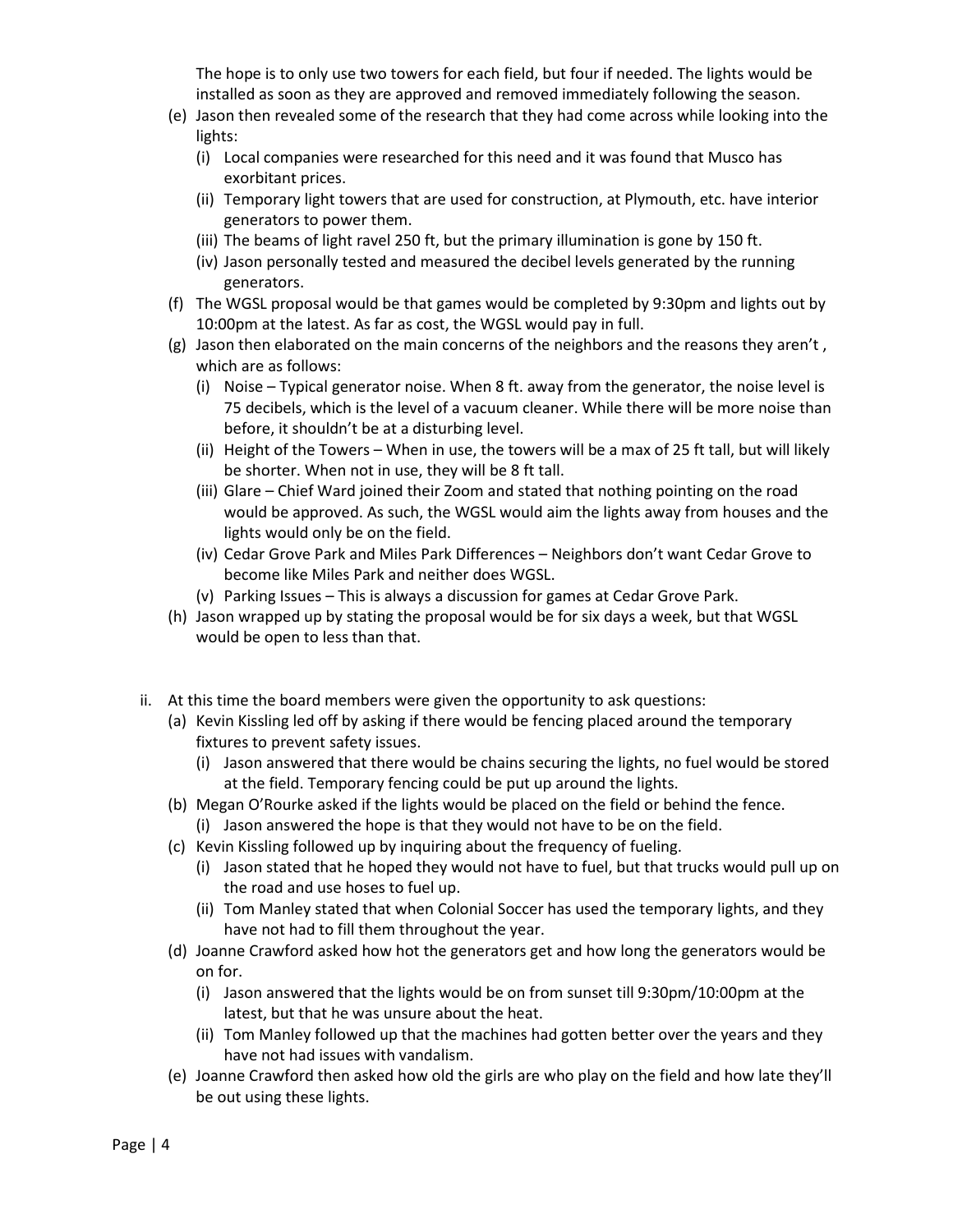- (i) Jason answered that 1<sup>st</sup> grade through 8<sup>th</sup> graders use that field, but the lights will serve the older groups.
- (ii) Megan O'Rourke also stated that the lights would only be used for 26 girls and their families, so not impacting a ton of players.
- (f) Kevin Kissling asked if they plan to have double headers or just one event per evening.
	- (i) Jason answered that the typical schedule would be to have one or two teams practice and then have a game.
	- (ii) Bernadette Waters followed up by stating that it could also be a game and then a practice following if practices had been rained out.
- (g) Kevin Kissling asked if this would increase the amount of parking needed.
	- (i) Jason answered that it wouldn't change the number of spots needed, but the lights would extend the length of time the cars would be there.
- (h) Kevin Kissling noted that this may provide an opening for the township to utilize.
	- (i) Tom Blomstrom remarked that the parks and recreation team would not be utilizing the lights at this time.
- (i) Kevin Kissling asked if there is any chance for a one day demo for the neighbors in case they were interested.
	- (i) Jason stated that Tom Blomstrom recommended this, but the timeline is crunched with the season started. WGSL would still be open to it for sure.
- (j) Joanne Crawford inquired about why the families did not park in the parking lot at Cedar Grove, rather opting for parking on Wells St, thinking this could be better communicated.
	- (i) Jason stated that the league can certainly put times on forcing people to park in the parking lot.
	- (ii) Bernadette Waters followed up by stating that the league has asked parents to park in the lot and not on the road as is possible. Parents follow when told, but do not stick to it.
	- (iii) A public member then asked why they don't use the police for tournament play, parking and safety reasons.
	- (iv) Jason replied that they only have one tournament a year there, but it could be explored.
	- (v) Megan O'Rourke added that maybe putting out cones will help prevent illegal parking on Wells St., prevent the parents from parking beyond where they're permitted to.
	- (vi) Tom Blomstrom revealed that there is currently an agreement in place with Militia Hill (opposite the fields) for improved parking. The parking lot would be on the Militia Hill land and would provide parking for Wells St. and for Cedar Grove fields. A positive that is coming down the road that addresses a direct issue.
		- (i) Public member inquired about how many spots this would provide.
		- (ii) Tom answered that he believes it was 24 spots, but could not remember.
- (k) Joanne Crawford asked if the league can have coaches alert parents to park in the lot.
	- (i) Jason said that is certainly a possibility.
- iii. At this time, the floor was opened to the public for comment on the lights.
	- (a) Nick Bell 99 Cedar Grove Rd.
		- (i) Started his comment by asking if Tom Blomstrom had directed WGSL to look into the Township Code regarding lights.
			- (i) Jason answered that yes they had discussed it on Zoom.
			- (ii) Nick then proceeded to state what the code was in relation to lights and some specific points that he thought were selling points in the code, including:
				- (1) Protecting drivers and pedestrians from light glare of non-vehicular sources.
				- (2) Protect neighbors, the environment and the night sky from nuisance glare and light trespass.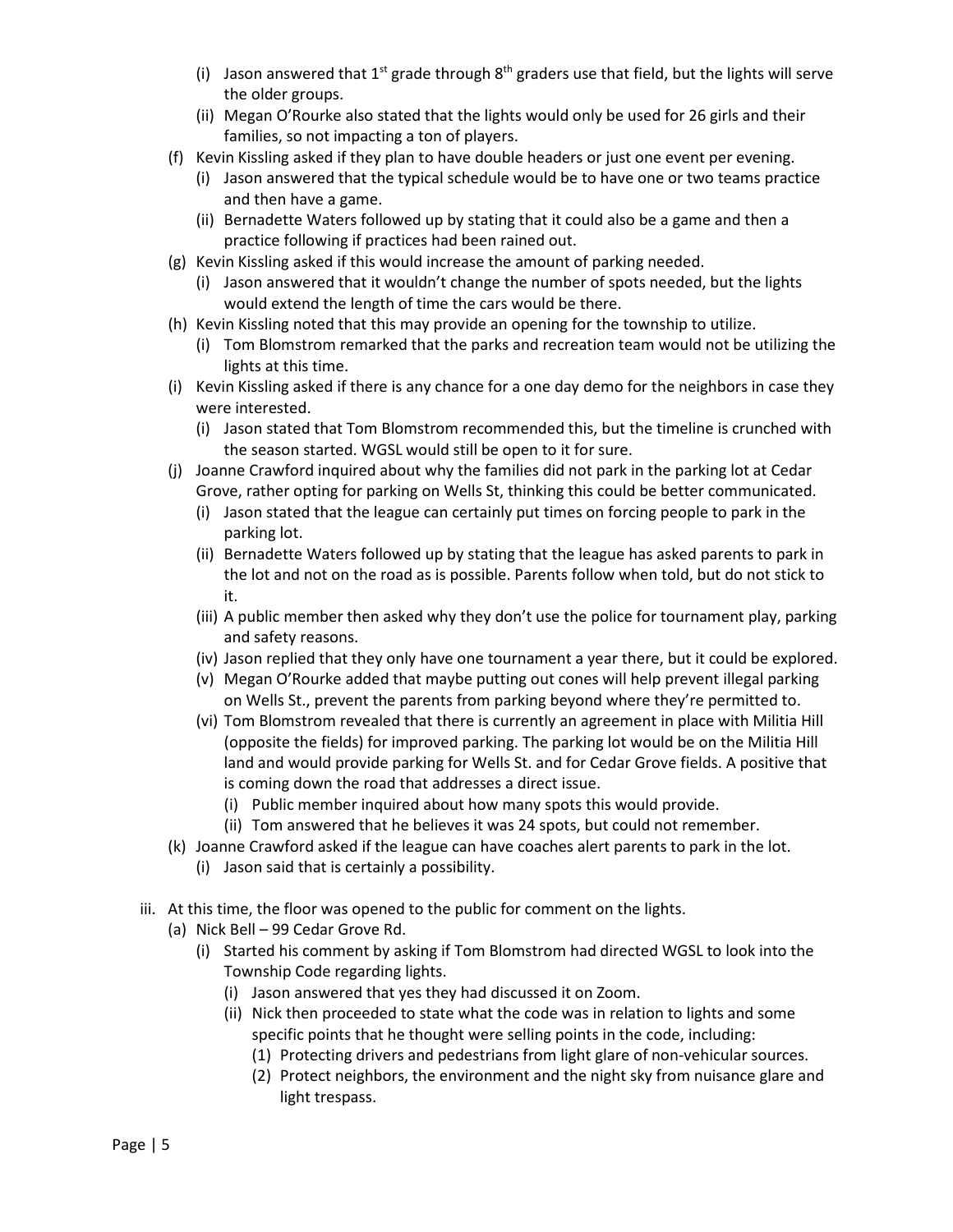- (3) Promote energy efficient light supply, not sure if diesel engine fits into that.
- (4) Protect and maintain the individual character of the township.
- (iii) Tom Blomstrom informed him that this code is in reference to permanent lighting.
- (ii) Nick continued his statement by noting that he had measured the distance from the proposed locations and they are 99 feet from 101 Cedar Grove Rd. and 97 feet from 99 Cedar Grove Rd, which is well within the light distance.
- (iii) While Nick's son was a Colonial Soccer Club player, he was in charge of their temporary lighting fixtures and they were loud and certainly louder than a vacuum.
- (iv) While lighting the field would benefit the girls, it would come at the expense of the neighbors.
- (b) Elaine Susko 101 Cedar Grove Rd.
	- (i) Started by stating she is against the lights as they would progress to a permanent fixture and that she does not believe the lights would only be used from April-June.
	- (ii) Elaine also believes that the property values would be lowered by the presence of lights at Cedar Grove Park, was confirmed following her conversations with real estate agents. (iii) External Obsolescence…
- (c) John Westerfer 112 Cedar Grove Rd. Next to Militia Hill.
	- (i) Long-time resident and has lived on Cedar Grove Rd. for 46 years. Has been employed by Whitemarsh Township Parks and Recreation and has been an umpire for the WGSL.
	- (ii) Described his neighbors, their tenures in their homes and how the park was purchased with project 70 funds back in 1964.
	- (iii) Agrees with the previous statements made by his neighbors and believes that the proposal does not meet Township Ordinance. Stated that Miles Park is a better location for lights, as Cedar Grove Park is a different type of park.
- (d) Joe Fox 90 Cedar Grove Rd.
	- (i) Started off by stating that he too agrees with his neighbors points. While he enjoys and supports the softball players, doesn't agree with lights.
	- (ii) Argues that while the distance the effective light goes won't impact all the neighbors, the light still impacts everyone, much like a distant cars headlights.
	- (iii) Quality of life would be diminished with lights on 6 days a week and until 9:30pm.
	- (iv) Discussed the decibel ratings and noted that the levels are around a vacuum and power tools, but imagine hearing those levels of sound for 2 hours straight, 6 days a week. Beyond the neighbors, the girls playing would also be subjected to the loud noise. While the girls are benefited for the season, the neighbors would be negatively impacted for years.
- (e) Laura and Alex Gallo 105 Cedar Grove Rd.
	- (i) Laura showed a picture demonstrating the impact of the street light outside from a dark room in her house. Notes that the field lights would be brighter and more intrusive.
	- (ii) Notes the phenomenon of light trespassing and how these lights would impact the dark night sky.
	- (iii) Laura also discussed her medical diagnosis would be negatively impacted by the lights. Her inability to sleep due to the lights will hurt her ability to perform her duties at a high level and puts her clients at risk.
	- (iv) Noted the levels of noise from the park for a softball practice and says imagine this at 9:30pm.
	- (v) Alex noted that the sound from playing radiates and they cannot enjoy the outdoors while there's softball going on. Stated that it's tolerable due to knowing they'll conclude by sunset.
	- (vi) Joanne Crawford sympathized with the neighbors as she notes she can hear softball from her house which is situated nearby.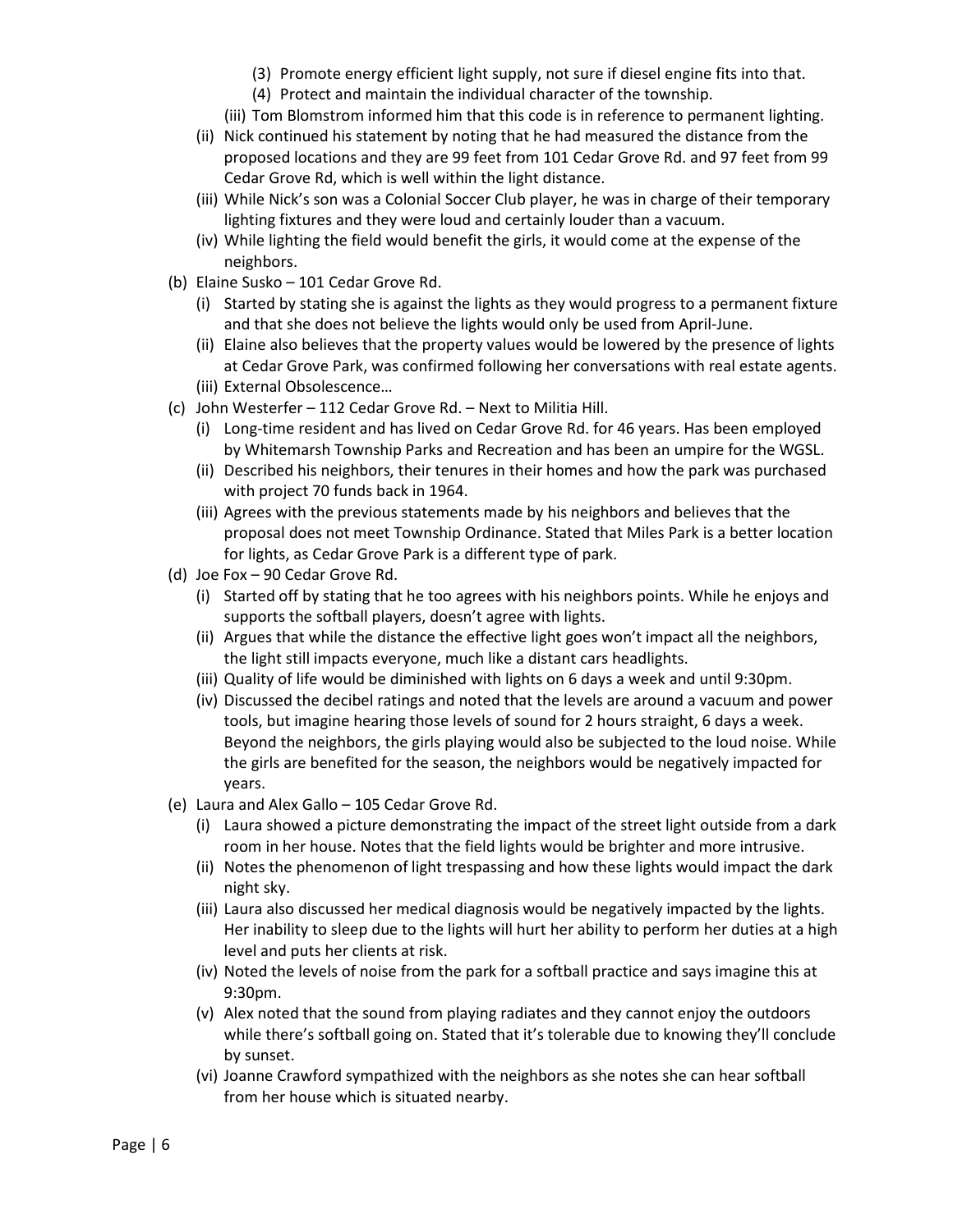- (f) Vincent Ferst 111 Cedar Grove Rd.
	- (i) Started off by agreeing with his fellow neighbors. Believes Cedar Grove Park is too small accommodate lights.
	- (ii) Noted that the park began as a community park before girls softball was established there. The community came out and utilized the flat level field there for a variety of reasons/sports. The addition of the outfield fence has squashed their ability to do so. States that softball has taken everything from the park, as they also took the basketball court due to the batting cages.
	- (iii) Finishes by stating that while he supports girls softball, he is against lights. Recommends starting games earlier.
- (g) Katie Mackin 107 Cedar Grove Rd.
	- (i) Started by saying that you get used to the sounds during the days.
	- (ii) Big concern of the use of diesel fuel for the generators and the impacts they would have environmentally.
	- (iii) Also questioned what would stop permanent lights from being used year round. For these reasons, she believes Miles Park would be a better place as well. Asks that if this proposal moves forward to please balance out the usage, maybe two days a week.
	- (iv) Recommends going solar for power instead of diesel generators.
		- (i) Jason O'Neil replied that they looked into solar, but it's 1.5x more expensive and provides significantly less lighting, which might require more lights.
- (h) Megan O'Rourke thanked the neighbors and praised their intelligence and research on the matter.
- (i) Kevin Kissling stated that there is a lot to think about in concern to the lights. Proposes to delay any motion to give time and to make an informed decision.
- (j) John Westerfer asked who makes the final decision.
	- (i) Both Tom Blomstrom and Kevin Kissling answered that the Park and Rec Board only makes recommendations, that the decision would come from the Board of Supervisors if it is recommended by the board.
- (k) Joe Fox asked how the neighbors will know what decision is made.
	- (i) Kevin Kissling stated that the Park and Rec. Board meetings are on the first Tuesday of every other month. Tom Blomstrom followed up to say he would inform the neighbors.
- iv. Tom Blomstrom reviewed the remaining items under new business, each of which he had previously touched on in his Director's Report.

# c. **OLD BUSINESS**

Motion to accept the full report made by Megan O'Rourke and seconded by Kevin Kissling. Unanimously accepted.

# **9) PUBLIC MEMBER COMMENTS**

a. No public comment was made on an agenda items outside of the light proposal.

# **10) BOARD MEMBER COMMENTS**

a. Tom Manley noted that he was impressed by the community and their turnout tonight. Stated that Cedar Grove Park is a location for passive recreation and not active recreation. Unfortunately, there's no space for the increased recreation, hence the use of Cedar Grove Park. While Tom mentions he's not a fan of the portable lights even though Colonial Soccer Club utilizes them, he